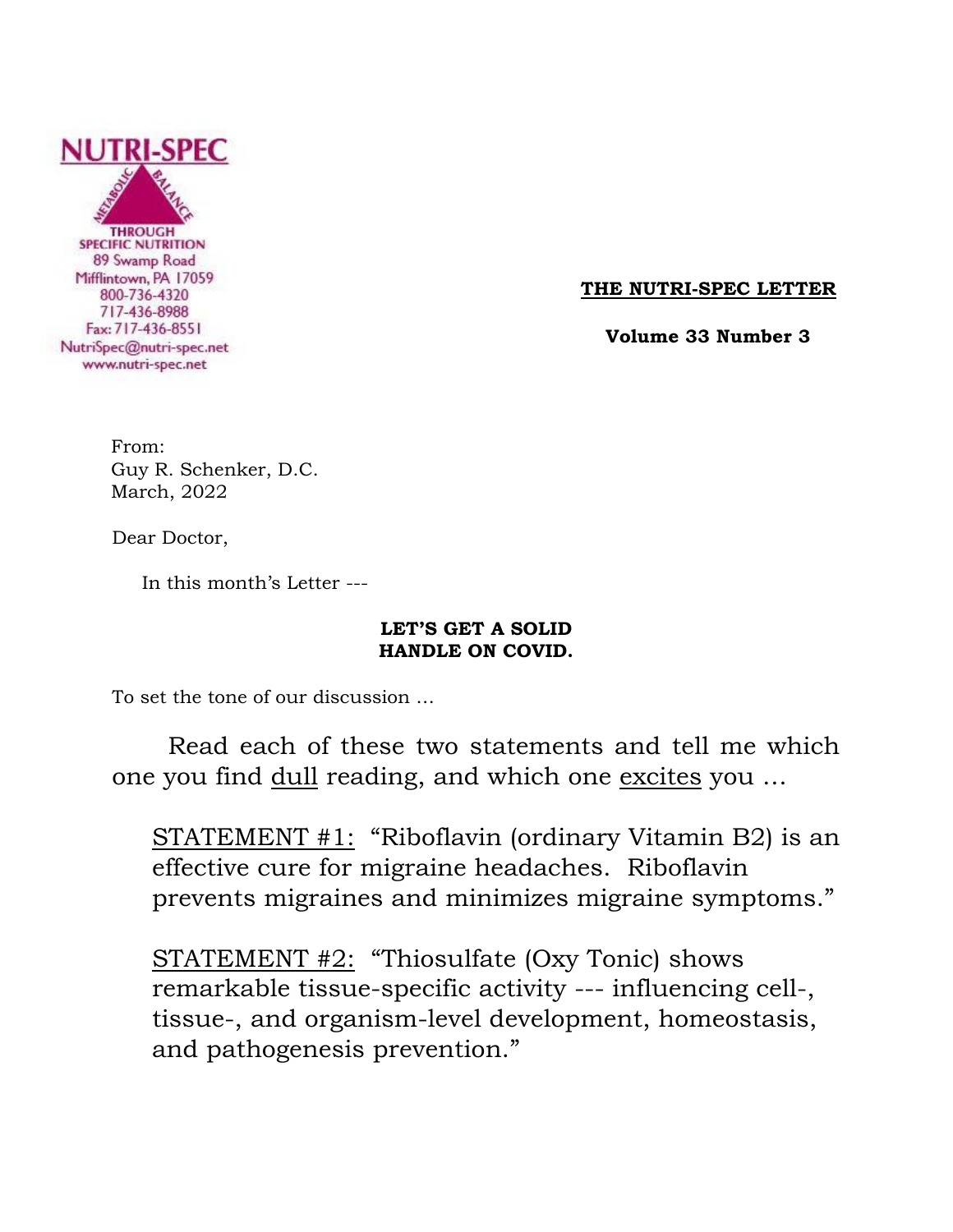Do you experience a thrill --- maybe a tingling in your spine --- when you read about the wonders of Vitamin B2 for migraine patients? I do hope not.

 It has been a few years since Riboflavin became a health food industry "Flavor of the Month". I now routinely have patients come to me suffering migraines, and who have been taking mega doses of Riboflavin for prevention. ----- Here we have nothing more than another entry in the Nature Cure Parade of "natural" remedies. That is to say --- we have another pill peddler supplement -- promoted using non-sequiturs and unscrupulous stretches of the data.

 Is Vitamin B2 really "good for" migraines? There are a few dozen studies in the scientific literature suggesting that maybe, just maybe, it could be. But the latest comprehensive review narrows down all the research speculation on Riboflavin for migraines into only 11 legitimate studies. Of those 11 studies, only 5 clinical trials show any positive therapeutic effect. And how strong is that therapeutic effect?

 The best quantified study I have seen on Riboflavin for migraines shows that in severe migraine sufferers the number of migraines monthly is reduced from 4 to 2. However, there is neither any decrease in the intensity of the headaches, nor in the duration of the headaches.

 Five out of 11 studies show some benefit (in adults only) --- and there is no decrease in intensity or duration of headaches --- with the only somewhat consistent result (shown in this one study only) being that the number of migraines is reduced --- I am not impressed in the least, are you?

 Keep in mind also that this use of Riboflavin as a migraine remedy is not at all the use of "vitamin" B2. Rather, it is use of a pharmacological dose of Riboflavin --- several hundred times the human need for this nutrient.

 And by what mechanism does Riboflavin show its minimal improvement for migraine sufferers? The scientific literature has almost nothing to say. All the studies and clinical trials are full of speculation expressed in very general terms --- such as Riboflavin has "anti-inflammatory" properties, and that it serves as an "antioxidant".

 ----- Well, yes it does --- and so does virtually every vitamin, mineral, trace mineral and amino acid essential to human health. The truth is that the "antiinflammatory" and "antioxidant" effects of Vitamin B2 are absolutely pathetic compared to such nutrients as …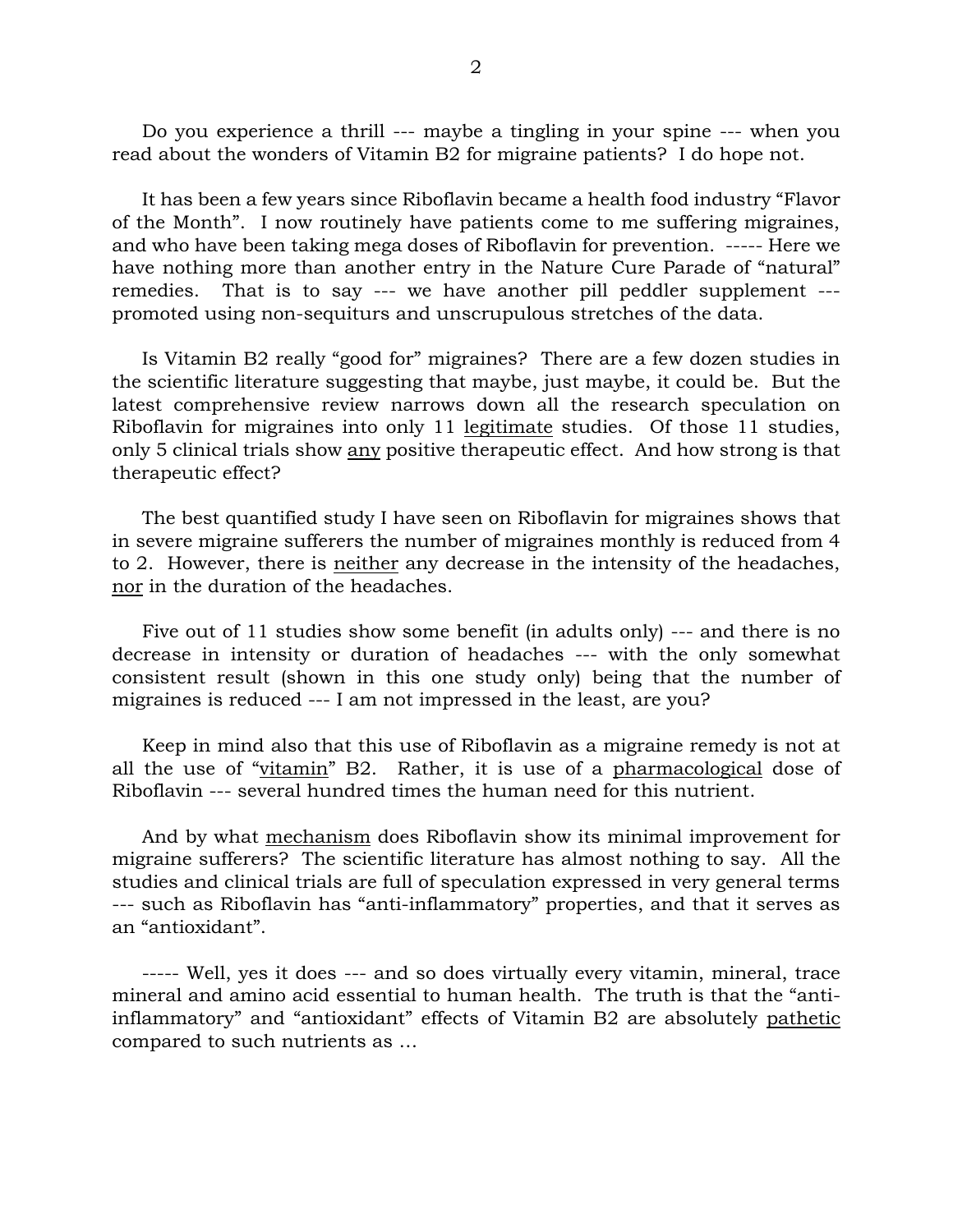| - Carnosine             | - Lipoic Acid                  |
|-------------------------|--------------------------------|
| - Carnitine             | - Coenzyme Q10                 |
| - Acetyl L-carnitine    | - Tocopherols and Tocotrienols |
| - Propionyl L-carnitine | - Betaine                      |

 And where do you find this incredible list of anti-inflammatory, antioxidant and anti-INFLAM-AGING supplements? As you well know, they are among the powerful ADAPTOGENS in your Adapto-Max and Oxy-Max (Diphasic A.M. and Diphasic P.M.).

 Are the items on this list "good for" migraines? ----- You betcha! They are good for migraines --- and truly, they are unquestionably good for the entire list of conditions, symptoms, and states of dis-ease associated with ImmunoNeuroEndocrine Stress. In other words, they are all powerfully antiinflammatory --- including being "good for" your migraine patients.

 One other question we must ask ourselves regarding the pharmacological dosing of Riboflavin. While it may not be all that effective, is it harmful? After all, this is just a B vitamin ----- if it doesn't help, at least it cannot hurt --- right? ----- You know better. As a NUTRI-SPEC practitioner you know that Vitamin B2 pushes your patients Anaerobic, and pushes your patients Glucogenic. It impairs the balance of metabolism between fats and sugars. At the same time, excess of B vitamins causes a long list of side effects --- both physical and mental. And, as was shown decades ago, mega doses of B vitamins cause loss of mineral and trace mineral nutrients.

 Now --- consider once again the comment --- "Thiosulfate (Oxy Tonic) shows remarkable tissue-specific activity --- influencing cell-, tissue-, and organismlevel development, homeostasis, and pathogenesis prevention."

 This gem of metabolic truth should cause a tingle of excitement. This statement is nearly a direct quote from the du Preez study on Thiosulfate.

Think of it …

- at the cell level of biological organization ...
- at the tissue level ...
- at the systemic level …

----- your patients' need for Oxy Tonic is ubiquitous --- as it plays a critical role in …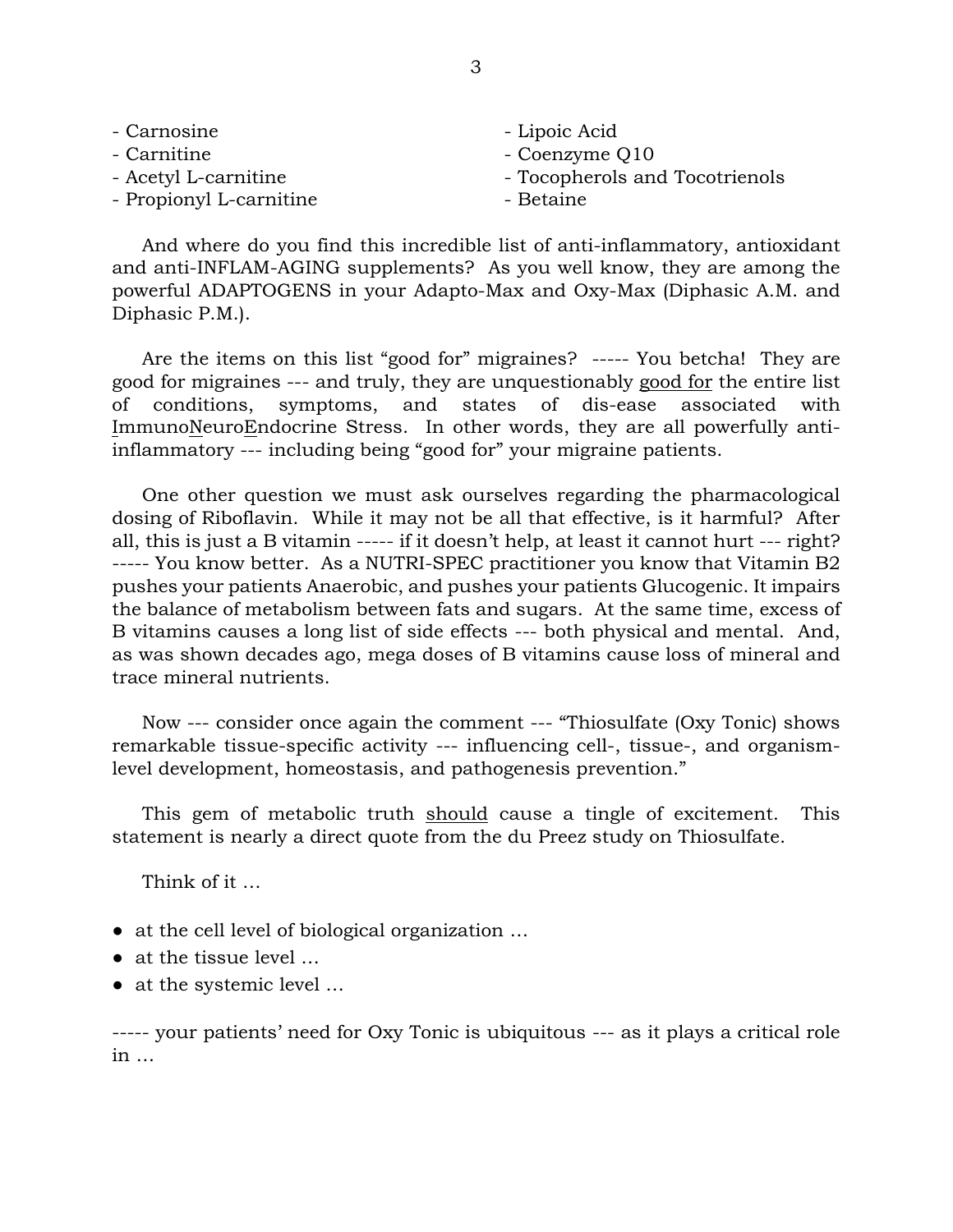- development
- homeostasis (= Metabolic Balance + Vital Reserves)
- $\circ$  pathogenesis prevention (= Immune Balance & Power)

 YOU CANNOT GET MORE FUNDAMENTAL --- in meeting the needs of all your patients than supplying them with negative valence sulfur ----- via …

### **YOUR BALANCING PROCEDURE.**

So now ---

#### **LET'S TALK COVID.**

 What is the mechanism by which those who become severely ill from Covid suffer total incapacitation of their defense mechanisms? As du Preez shows in her extensive study of tissue membrane function, it is the deficient sulfation of those membranes that is the primary weakness of breakdown. At the tissue level into the cell level --- then at the tissue level into the systemic level --- undersulfated membranes show severely impaired resistance to viral infiltration.

 We cannot emphasize enough (as per du Preez) that the need for Thiosulfate (Oxy Tonic) is ubiquitous. And relevant to our discussion of Covid --- Oxy Tonic is the key to …

## **EMPOWERING YOUR PATIENTS IN RESISTANCE TO COVID ---**

and other microbial pathogens. ----- Yes ---

## **IMMUNE BALANCE AND POWER BEGINS WITH YOUR BALANCING PROCEDURE.**

Just think of the power you have to totally prevent the vicious cycle of …

- inadequate epithelial membrane sulfation  $\rightarrow$
- viral invasion  $\rightarrow$
- further breakdown of protective membranes  $\rightarrow$
- increased viral infiltration  $\rightarrow$
- disintegration of protective membranes --- with further loss of sulfation  $\rightarrow$
- increased viral virulence  $\rightarrow$
- total breakdown of sulfation membrane protection  $\rightarrow$
- a tsunami of neutrophils overwhelming tissue cells --- releasing catabolic pro inflammatory cytokines such as Interleukin-6, Tumor Necrosis Factor Alpha, Interferon Gamma, Interleukin-1, and a flood of prostaglandins.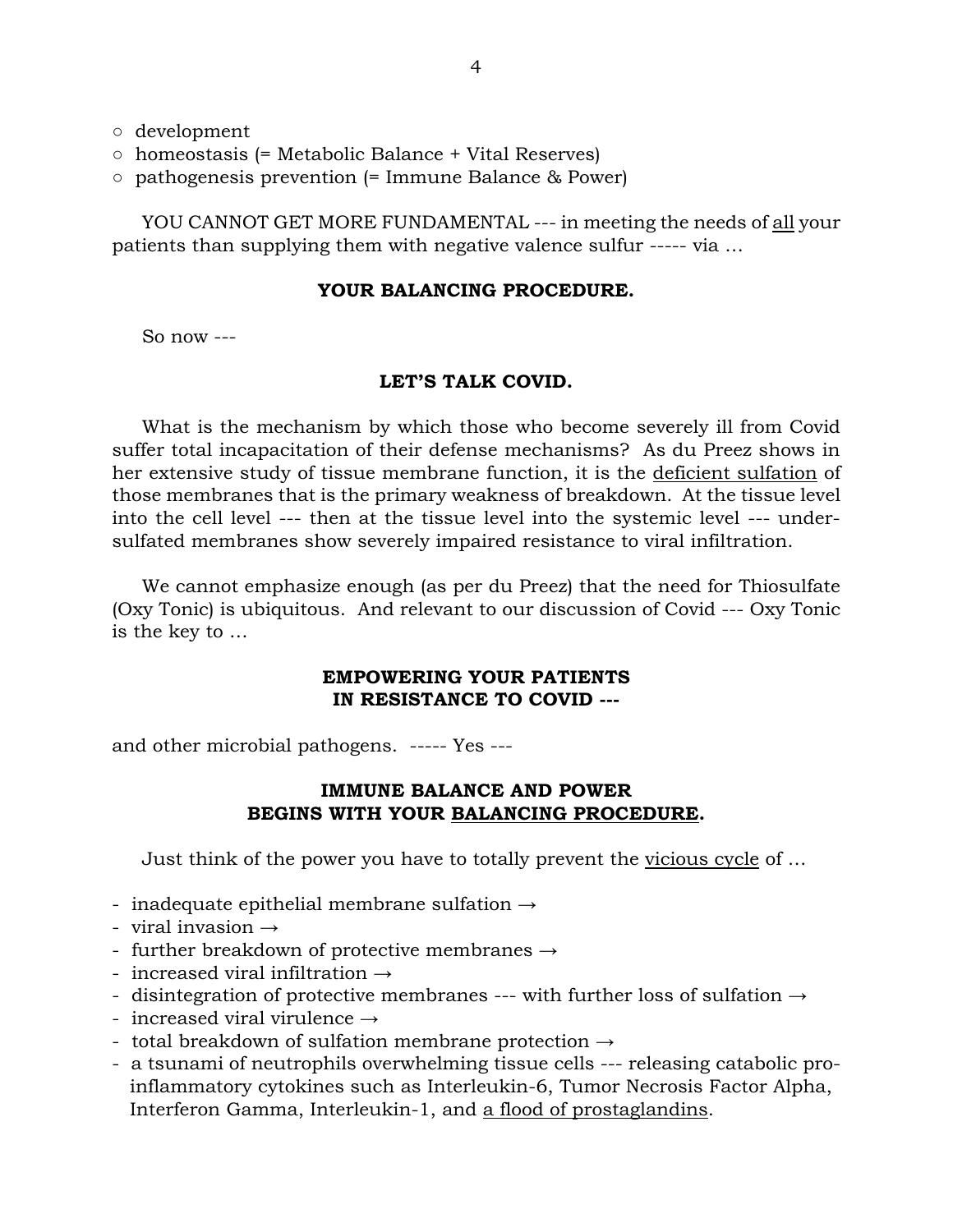Properly sulfated with thiosulfate (Oxy Tonic), membranes present a global negative charge that can interact electrostatically with viruses and other pathogens. When the epithelium and endothelium are under-sulfated, viruses exploit these weak interactions to increase their concentration at the cell surface and enhance their chances of gaining cell entry. Your Oxy Tonic is at the interface between pathogen invasion and immune defense. But more than merely a physical barrier to microbes, the properly sulfated membrane modulates the expression and release of many of the immune system's defensive compounds. (Now, you should be feeling that tingling in your spine as you contemplate your own power.So …

 Imagine a biological membrane --- either an epithelial membrane or an endothelial (vascular) membrane. That membrane actually serves two metabolic functions that are in a way opposite --- yet both functions depend entirely on adequate thiosulfate from your Oxy Tonic (--- and this is why every patient can only be fully protected by going through the BALANCING PROCEDURE). The membrane you are envisioning has to both remain selectively permeable --- yet also provide a barrier against toxins and microbial pathogens.

 Here is an extended quote from du Preez highlighting once again the essential metabolic functions of properly sulfated tissues --- that you can achieve with Oxy Tonic (--- and supported by your other supplements that contain negative valence sulfur --- including Taurine, the lipoic acid in your Adapto-Max and Oxy-Max, and the chondroitin sulfate in your Adapto-Max) …

"Thiosulfate lies at the nexus between pathogen invasion and host defense.

 "Adequate sulfation is responsible for the secretion of many defensive compounds into the mucosal fluid, such as mucins, antibodies, protegrins, defensins, collectins, lysozyme, histamines, chathelicidins, and nitric oxide. Collectively, these different defensive compounds form a physical barrier with direct antimicrobial activity, and the ability to opsonize pathogens to aid their clearance. When adequately sulfated (OXY TONIC!), HEPARIN SULFATE MODULATES THE EXPRESSION AND RELEASE OF THESE DEFENSIVE COMPOUNDS.

 "In various disease conditions, a decrease in sulfation shown from biopsies were associated with albumin (protein) in the urine. A broad spectrum of inflammatory diseases with different etiology contributes to membrane dysfunction by several associated pathways --- and initiate albuminuria. Intensive care unit Covid-19 patients frequently show albuminuria."